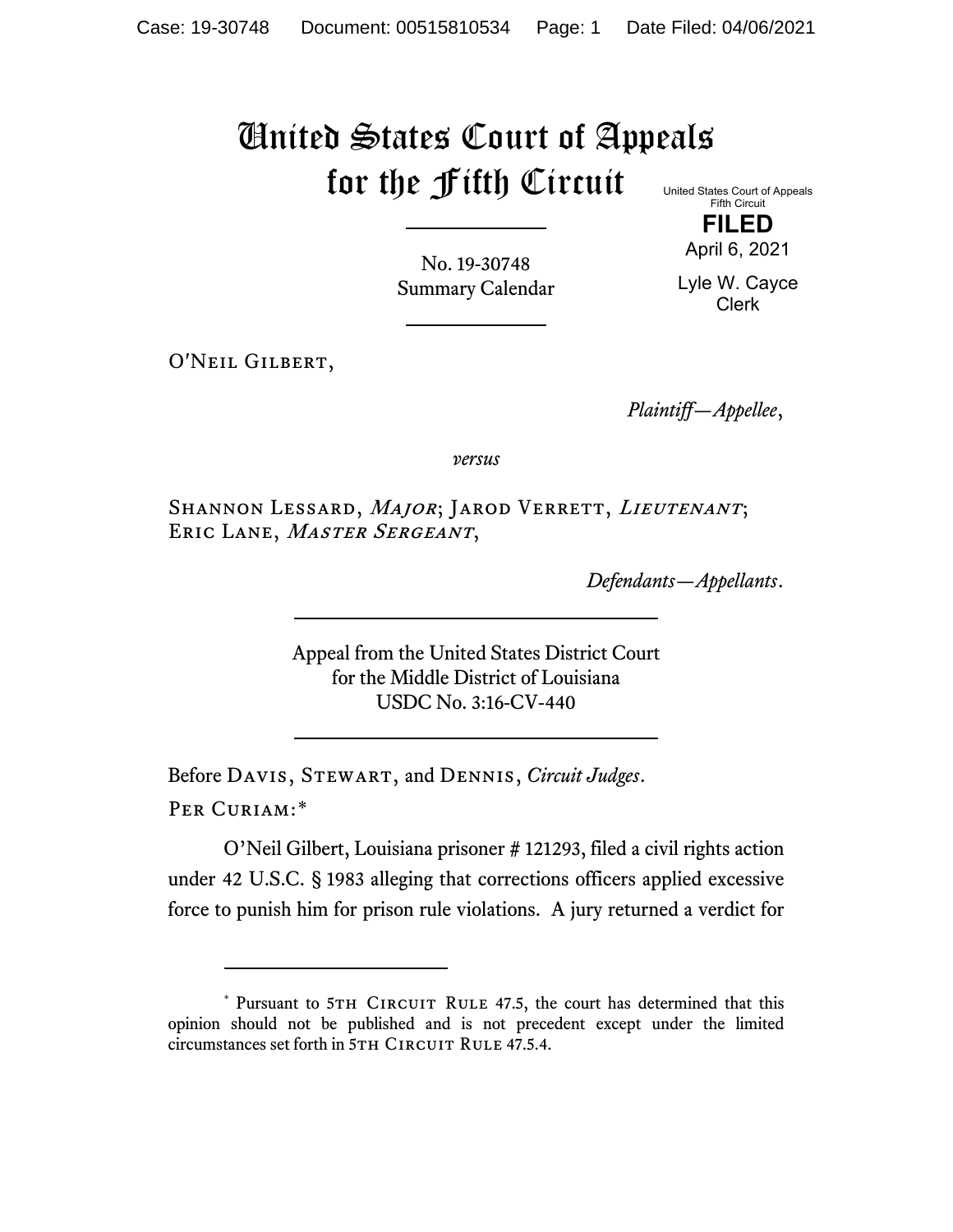## No. 19-30748

Gilbert and assessed damages, including punitive damages, against three defendants. In connection with the incident, Gilbert had been convicted of prison rule violations, and his punishment included the forfeiture of goodtime credits. But Gilbert did not seek restoration of the forfeited good-time credits in his complaint or at trial.

In an amended motion under Federal Rule of Civil Procedure 59 filed four months after the judgment, the defendants asserted for the first time that Gilbert's § 1983 action was barred by *Heck v. Humphrey*, 512 U.S. 477 (1994), because it impugned the validity of prison disciplinary convictions that resulted in the loss of good-time credits and that had not been overturned in a habeas corpus or other proceeding. The district court denied the Rule 59 motion, finding that Gilbert did not directly or indirectly challenge the revocation of good-time credit, and further holding that, after hearing all of the relevant evidence, including evidence that Gilbert was uncooperative, the jury found that the defendants applied excessive force under the circumstances.

"A motion to alter or amend the judgment under Rule 59(e) must clearly establish either a manifest error of law or fact or must present newly discovered evidence and cannot be used to raise arguments which could, and should, have been made before the judgment issued." *Schiller v. Physicians Res. Grp. Inc.*, 342 F.3d 563, 567 (5th Cir. 2003) (internal quotation marks and citation omitted). We therefore review the district court's denial of the Rule 59 motion only for abuse of discretion. *See Trevino v. City of Fort Worth*, 944 F.3d 567, 570 (5th Cir. 2019); *Benson v. Tyson Foods, Inc.*, 889 F.3d 233, 234 (5th Cir. 2018) (addressing a motion for a new trial under Rule 59). "Under this standard, the district court's decision and decision-making process need only be reasonable." *Midland W. Corp. v. F.D.I.C.,* 911 F.2d 1141, 1145 (5th Cir. 1990). We review the district court's factual findings only